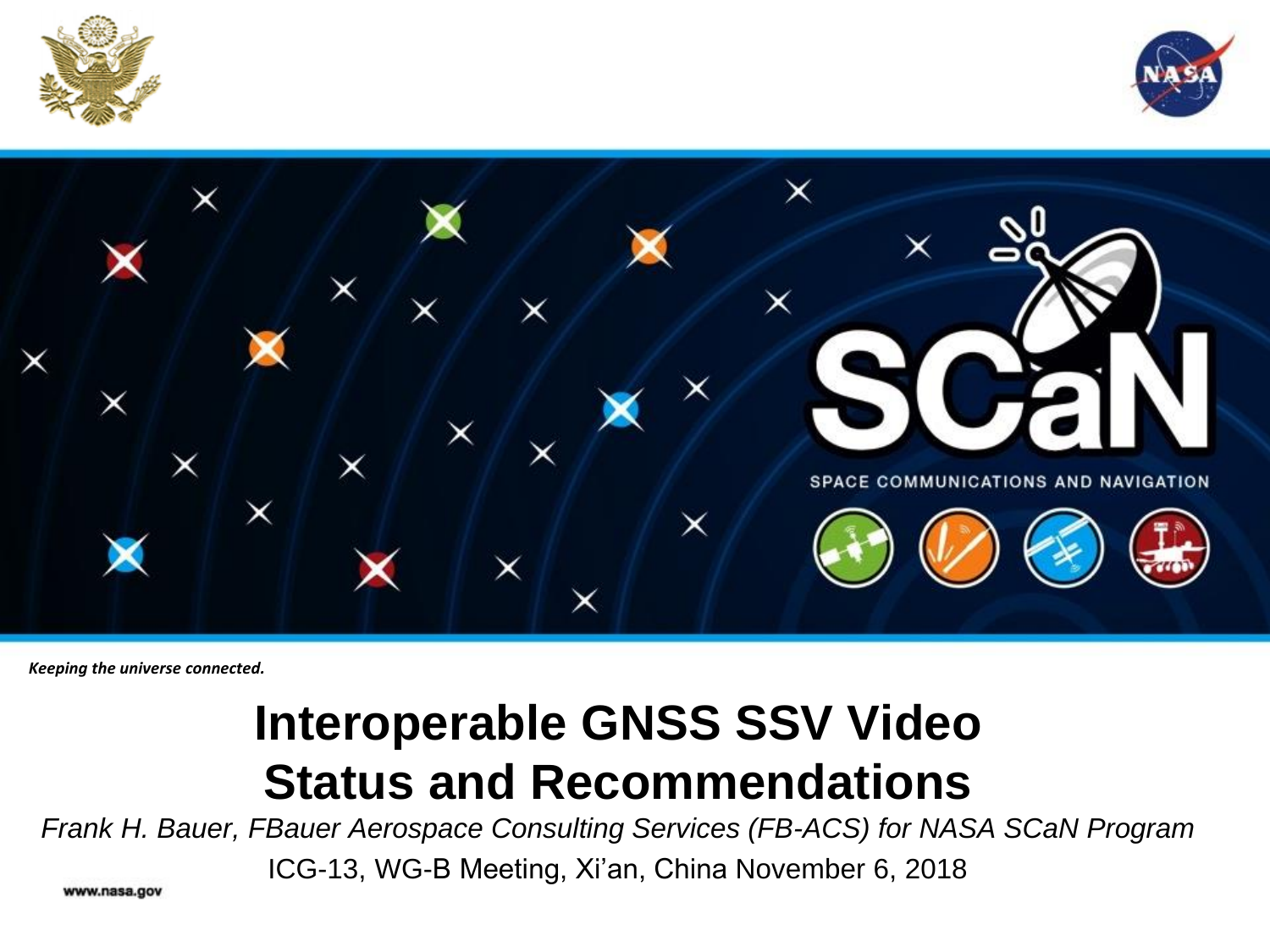

## **Today's Purpose**



#### *Provide update on SSV video development*

- Recap of video takeaway and audience
- Changes in video planning and content, based on NASA Office of Communications and Video Producer comments
	- Maximum length of video
	- Script changes
- Status on international video clips
- Video production status & tentative schedule for roll-out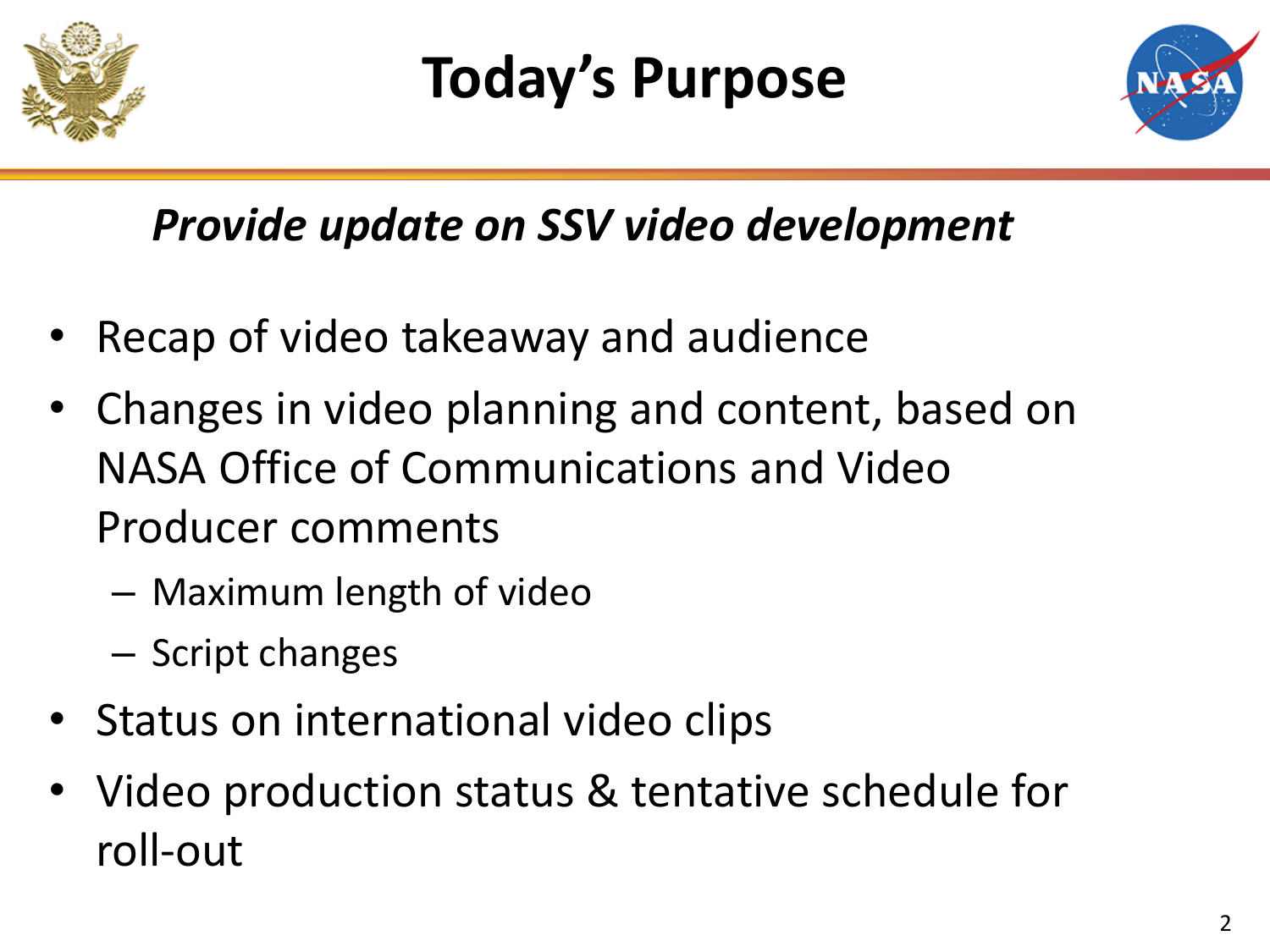



- Research findings\* illustrate need to keep video short
	- Humans have short attention spans
	- Engagement decreases with video length
- NASA video experts confirm findings; feel < three minutes is best for SSV type videos
- **SSV video goal**-- three minutes; current (reduced) script about 3.5 minutes long

[\\*https://wistia.com/blog/optimal-video-length](https://wistia.com/blog/optimal-video-length)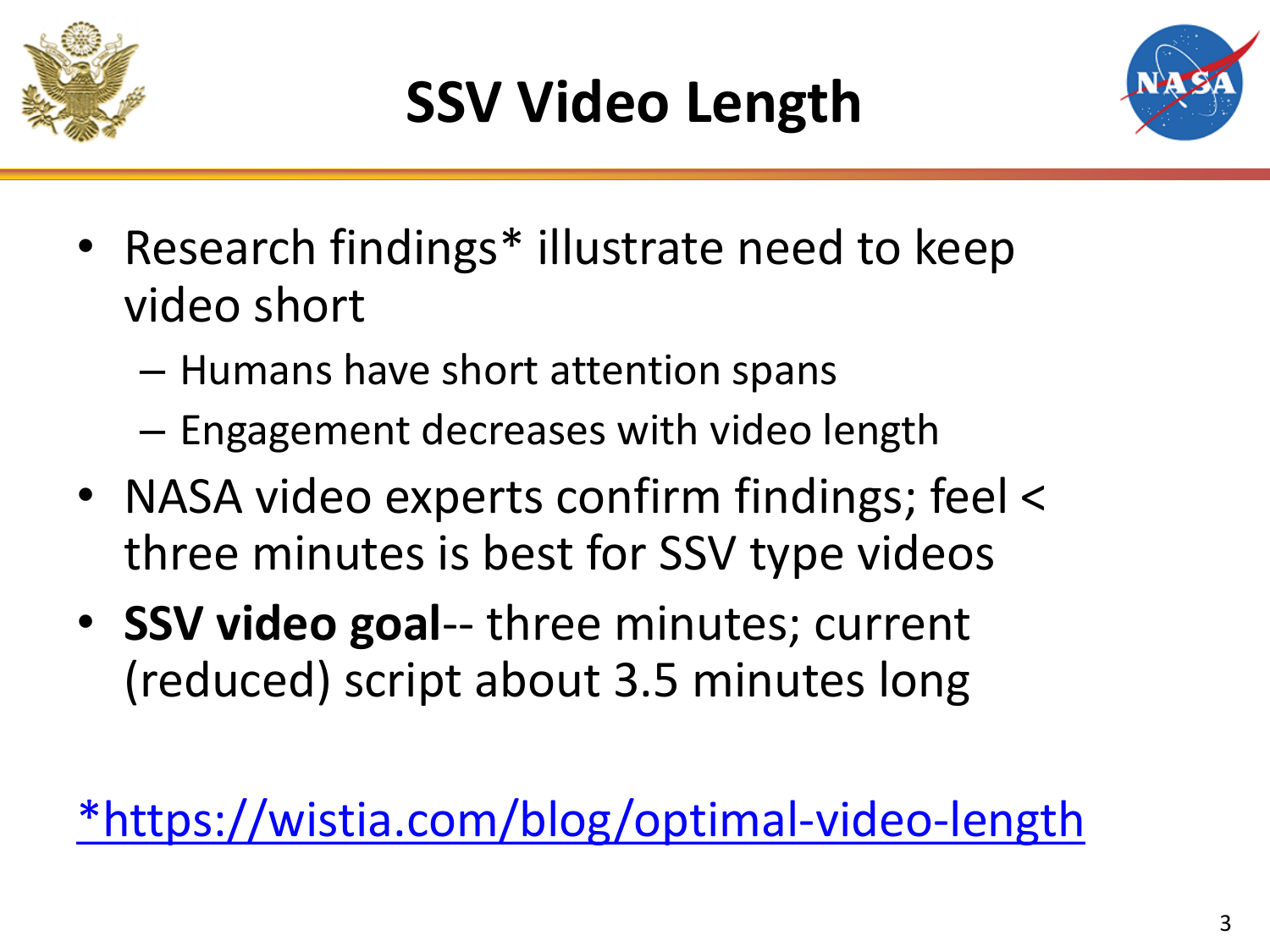

## **SSV Video: Audience**



- Video directed towards a general audience
- Seasoned aerospace engineers really don't understand how GNSS works, so they fit into a general audience
- US candidate audience includes:
	- US Congress
	- Senior executives in NASA and OGAs
	- Other decision makers
	- Plus…international audience
- International candidate audience includes:
	- UN COPUS
	- Senior Leaders in international space agencies
	- GNSS constellation providers
	- Space scientists
	- Space exploration experts
	- Satellite developers, especially spacecraft at GEO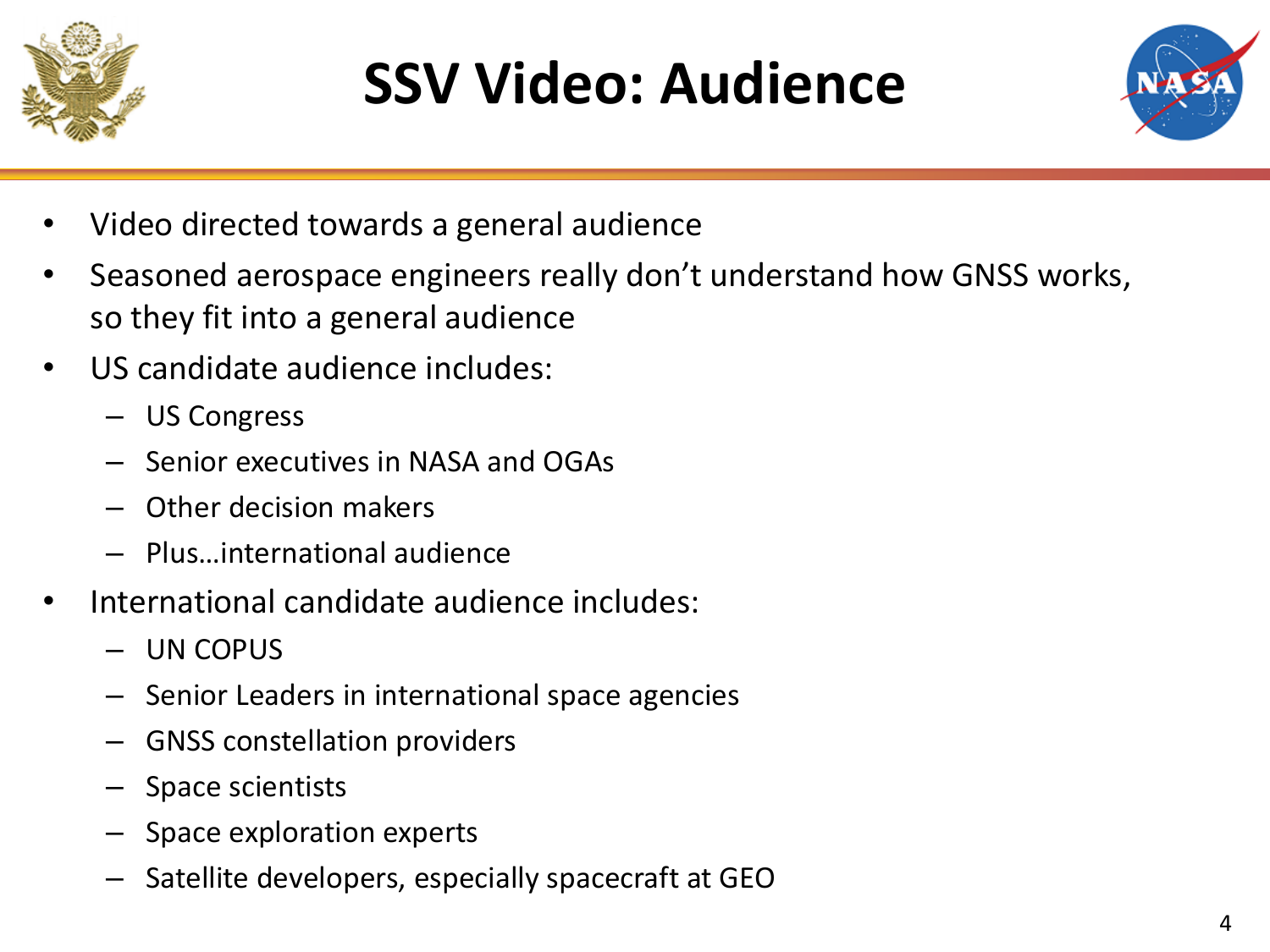





*Individual Global Navigation Satellite System (GNSS) constellations in the Space Service Volume (SSV) have demonstrated outstanding operational and societal benefits but they supply insufficient available signals to fully support future missions* 

*An interoperable, specified Multi-GNSS constellation capability in the SSV is critical for the continuous coverage required to support future beyond-low-Earth orbit missions that a single constellation cannot provide*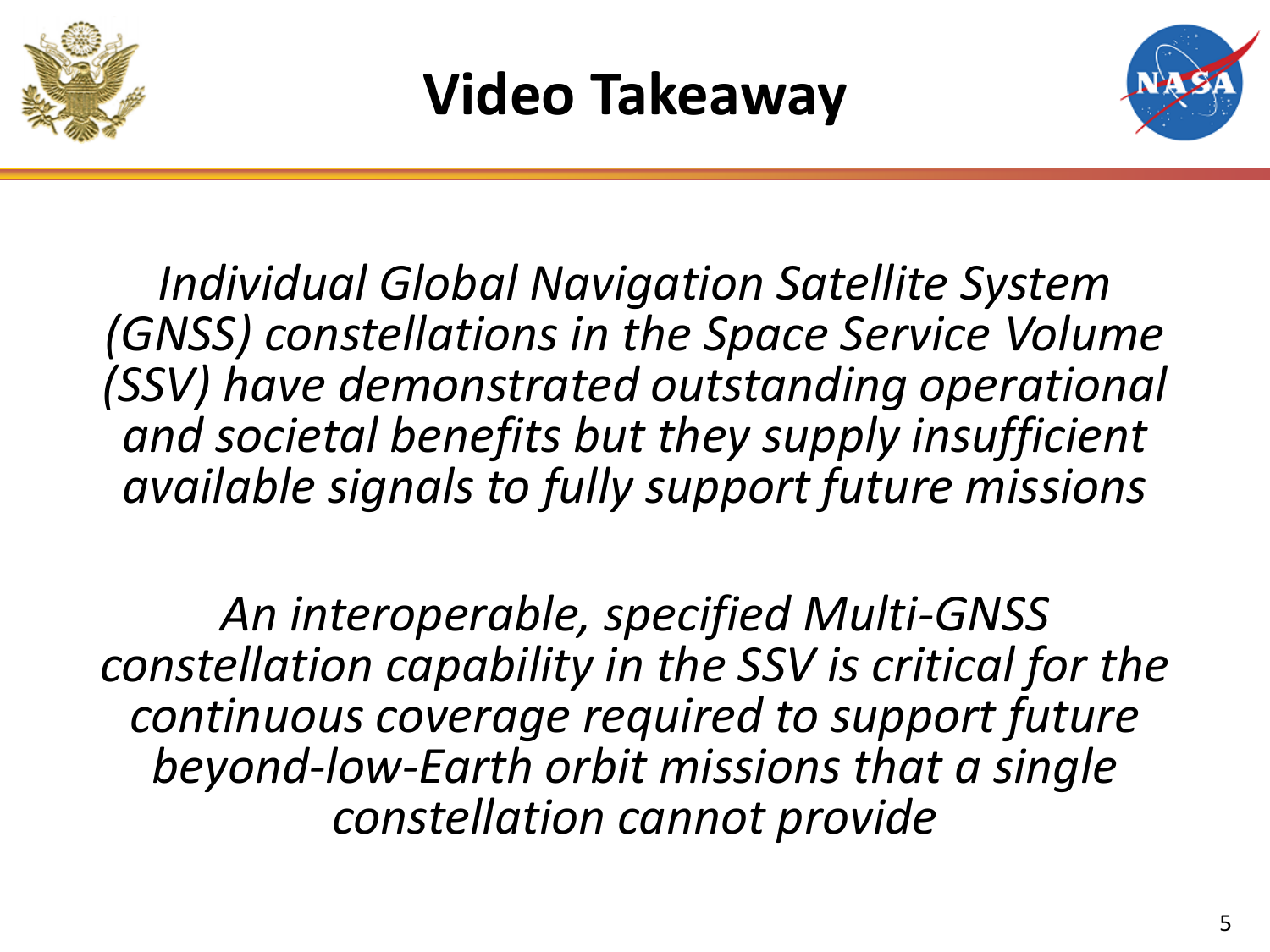

## **Video Script Content**



### *Expanding Navigation Use in Space*

- Introduction
- GNSS Overview
- SSV Overview
- SSV Application Advantages
- SSV Interoperability Advantages
- UN ICG—an SSV interoperability enabler
- Conclusions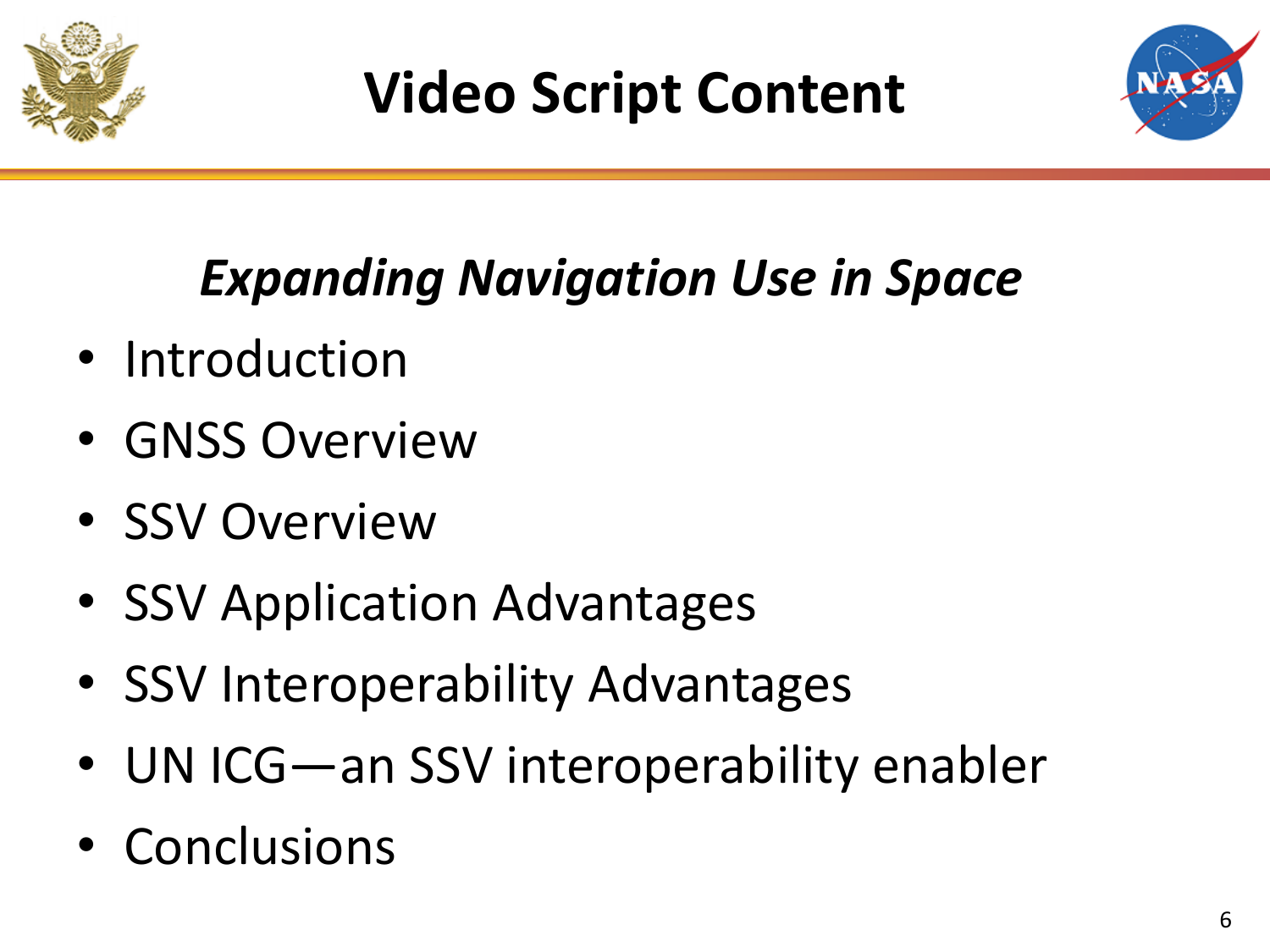



- **You probably know that your GPS and similar international navigation systems use satellites in space to help you navigate to where you want to go and to support intelligent agriculture, power grids, financial commerce and many other utilities.**
- **Did you know that those same satellites could be a game-changer for next-generation weather satellites, space exploration and more?**

**Visuals: Stock GNSS Video**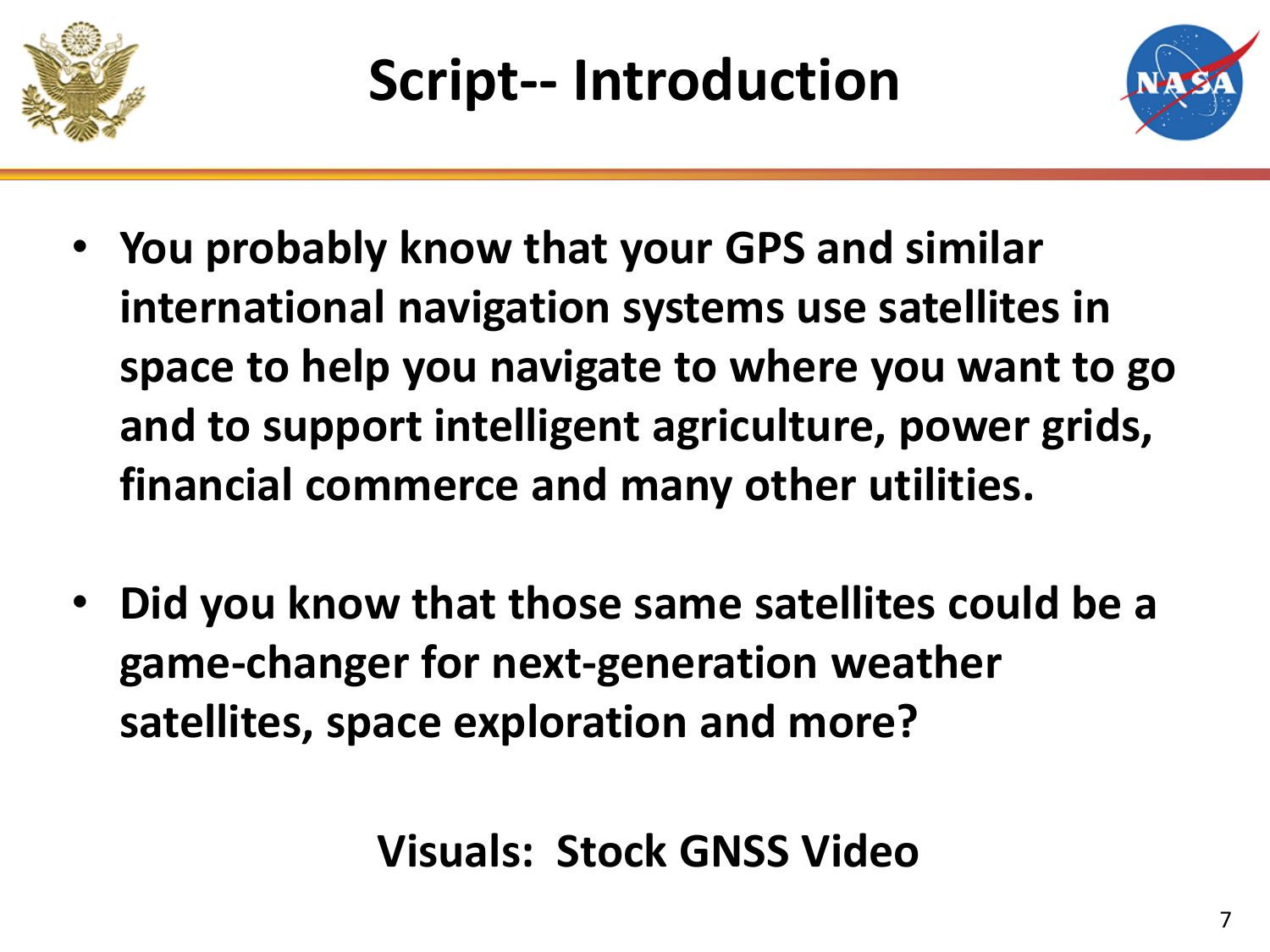

## **Script-- GNSS Overview**



- **There are four major global navigation satellite systems (GNSS) with global coverage – the United States' GPS, Russia's GLONASS, Europe's Galileo and China's BDS, as well as regional systems like India's NAVIC system and Japan's QZSS. Operating together, these systems can significantly improve navigation and timing aboard user spacecraft.**
- **In fact, they make it possible for spacecraft to navigate themselves autonomously, without direction from the ground. This is a major leap forward in navigation technology.**
- **As a result, the quality of scientific data improves from spacecraft operating at very high altitudes (in a region we call the space service volume).**

#### **Visuals: Existing animations of global navigation satellite systems, MMS footage**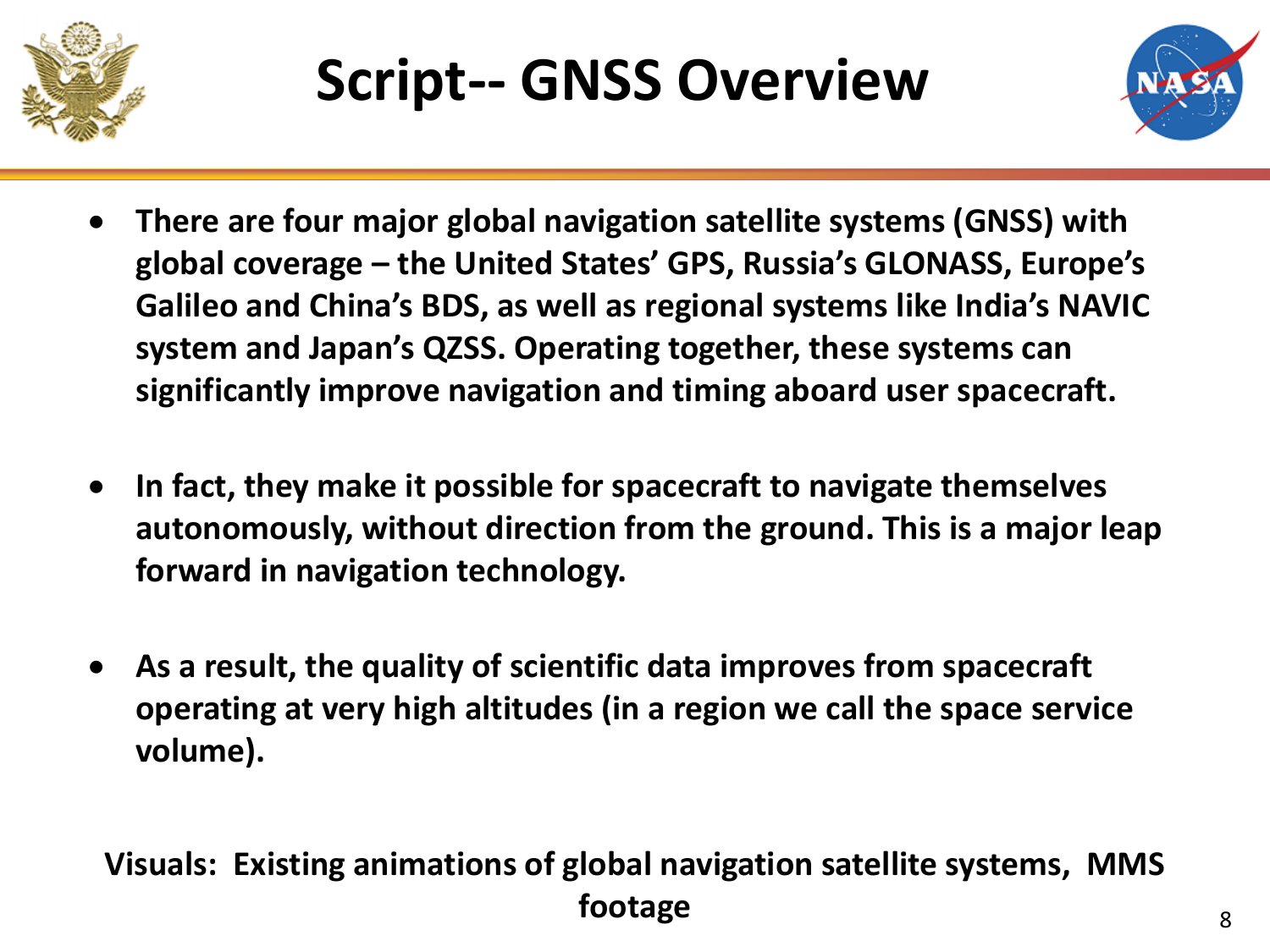



- **The space service volume, or SSV, stretches from 3,000 to 36,000 kilometers above Earth, where most of the weather and communications satellites reside.**
- **In many cases, it is well above the navigation satellite orbits.**
- **Since the GNSS signals must travel to the other side of Earth to be received by a user spacecraft, GNSS reception in the SSV is very challenging. Earth blocks most of the GNSS signals. The signals are also weaker due to the long distances between the user spacecraft and the GNSS satellite.**
- **To mitigate these issues, engineers have developed special weak signal receiver hardware and special software to support navigation and timing with only one GNSS signal in view.**

**Visuals: Animation Showing GNSS Converge on the Other Side of the Earth (backup slides show one example on how to convey this); GNSS Space Receiver Pictures (International Examples)**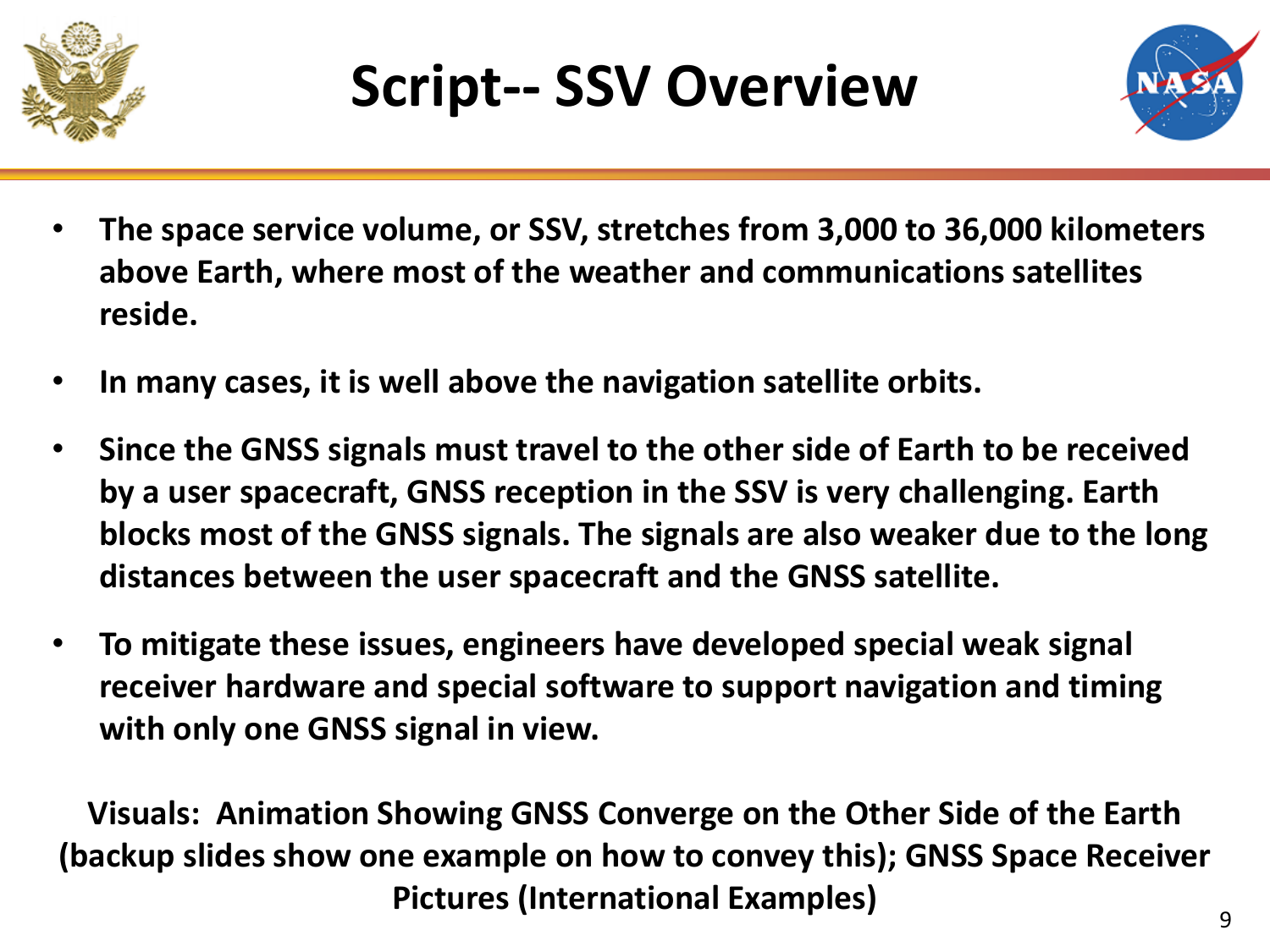

#### **Script--SSV Application Advantages**



- **Without this technology, current and future weather satellites would be unable to do things like accurately pinpoint the location of extreme weather.**
- **This capability is crucial to public safety and effective weather prediction.**
- **And that's just one of the many uses for GNSS!**

**Visuals: GOES/International Satellite weather data. Hurricane or typhoon data. Opportunity to show extreme weather in other countries to augment international presence.**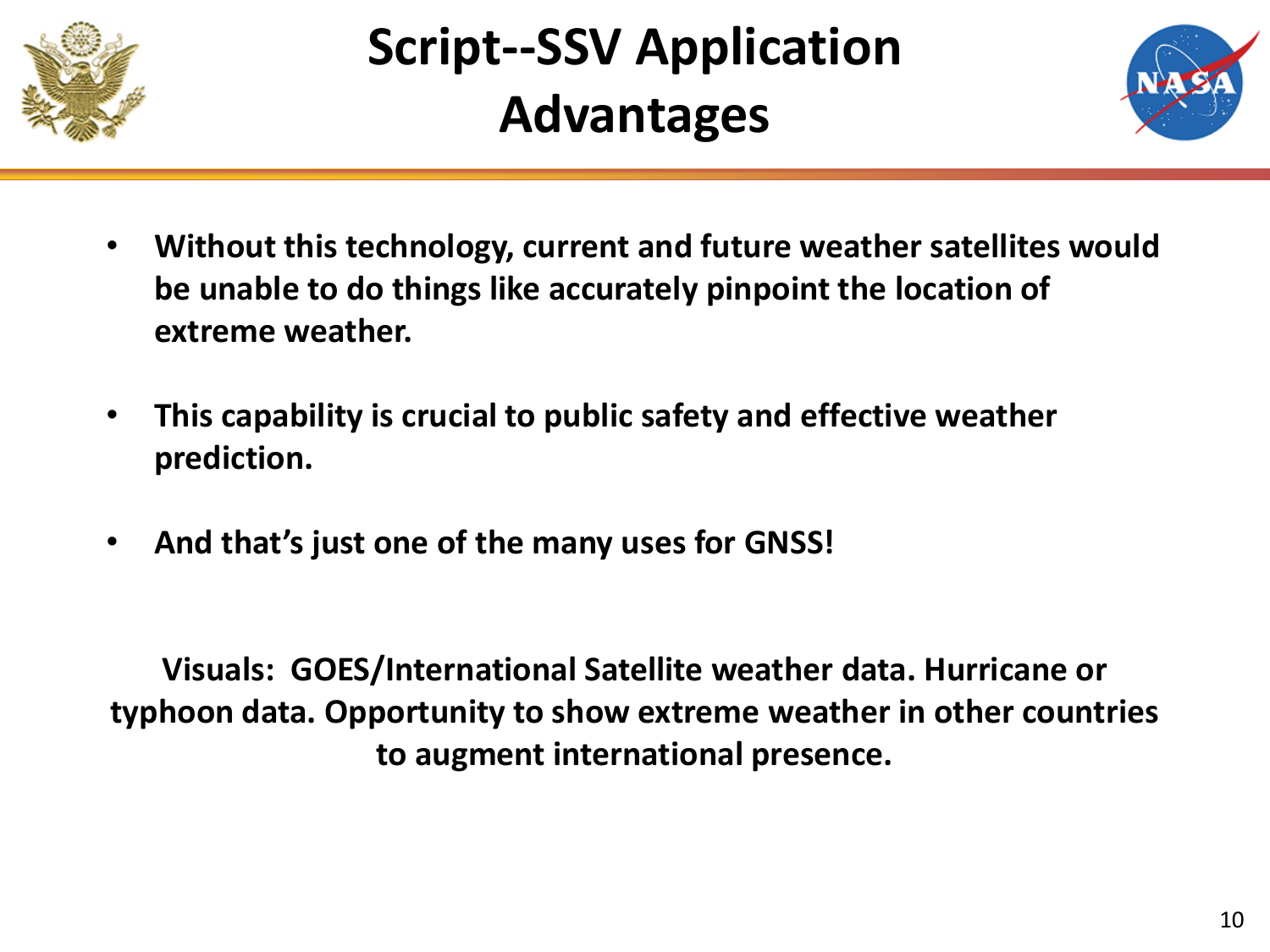

#### **Script-- SSV Interoperability Advantages**



- **Individual GNSS constellations have already demonstrated superb operational and societal benefits on Earth and in low-Earth orbit. This is because users receive lots of GNSS signals at these altitudes. But one constellation alone cannot guarantee full-time reception of GNSS by users that operate in the SSV.**
- **However, when all GNSS constellations and regional systems operate together, the unified system averages four to 12 signals in view and can guarantee at least one signal in view at all times.**
- **This is critical to ensure that missions have navigation support 24/7/365.**

**Visuals: New animation showing the navigation constellations coming online one at a time and the subsequent boosts in coverage— Tachometer Analogy**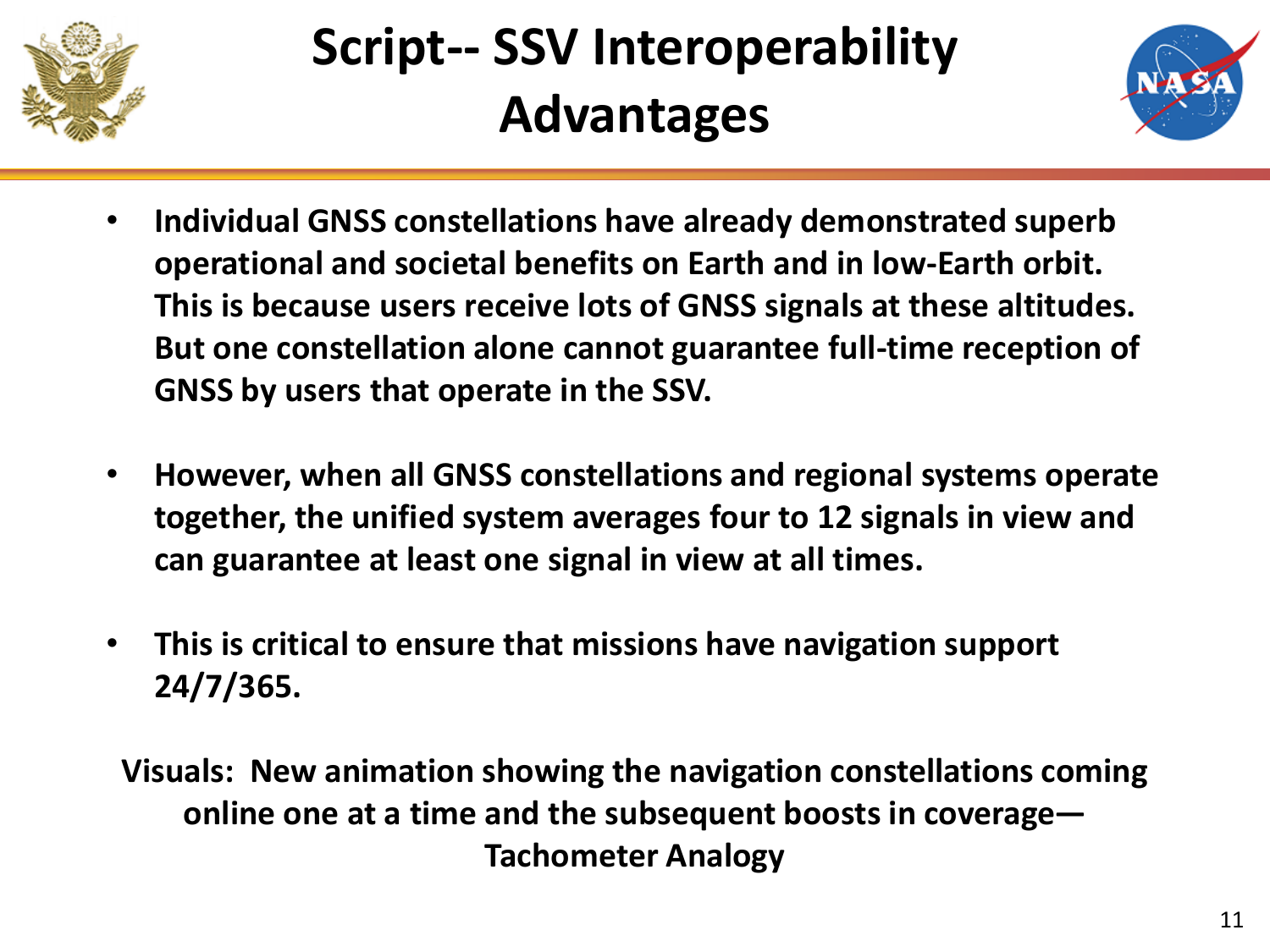

## **Script—UN ICG: an SSV interoperability enabler**



- **So how do we get all these GNSS constellations and regional systems working together?**
- **The United Nations International Committee on GNSS is leading collaborative efforts to make all these systems interoperable through the creation of common definitions and specifications.**

**Visuals: Existing UN building footage**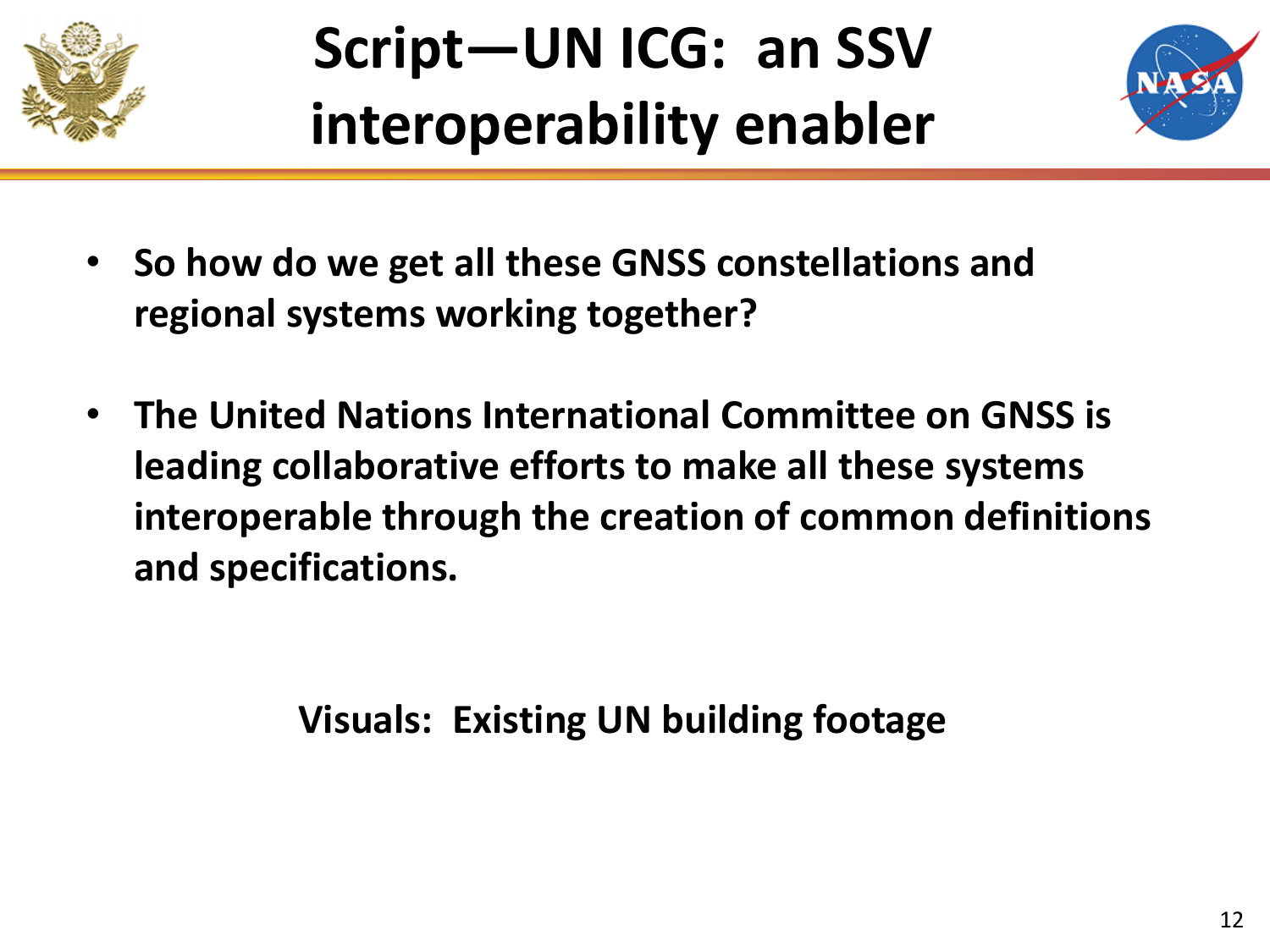



- **Once a fully interoperable multi-GNSS Space Service Volume is in place, its outstanding navigation and timesensing capabilities will provide future innovative opportunities to observe, communicate and work in space.**
- **These capabilities will be critical for both Earth and space weather observations, spacecraft flying in formations, situational awareness in space, and even navigation to cislunar space!**

**Visuals: User data, opportunity to use more existing international footage.**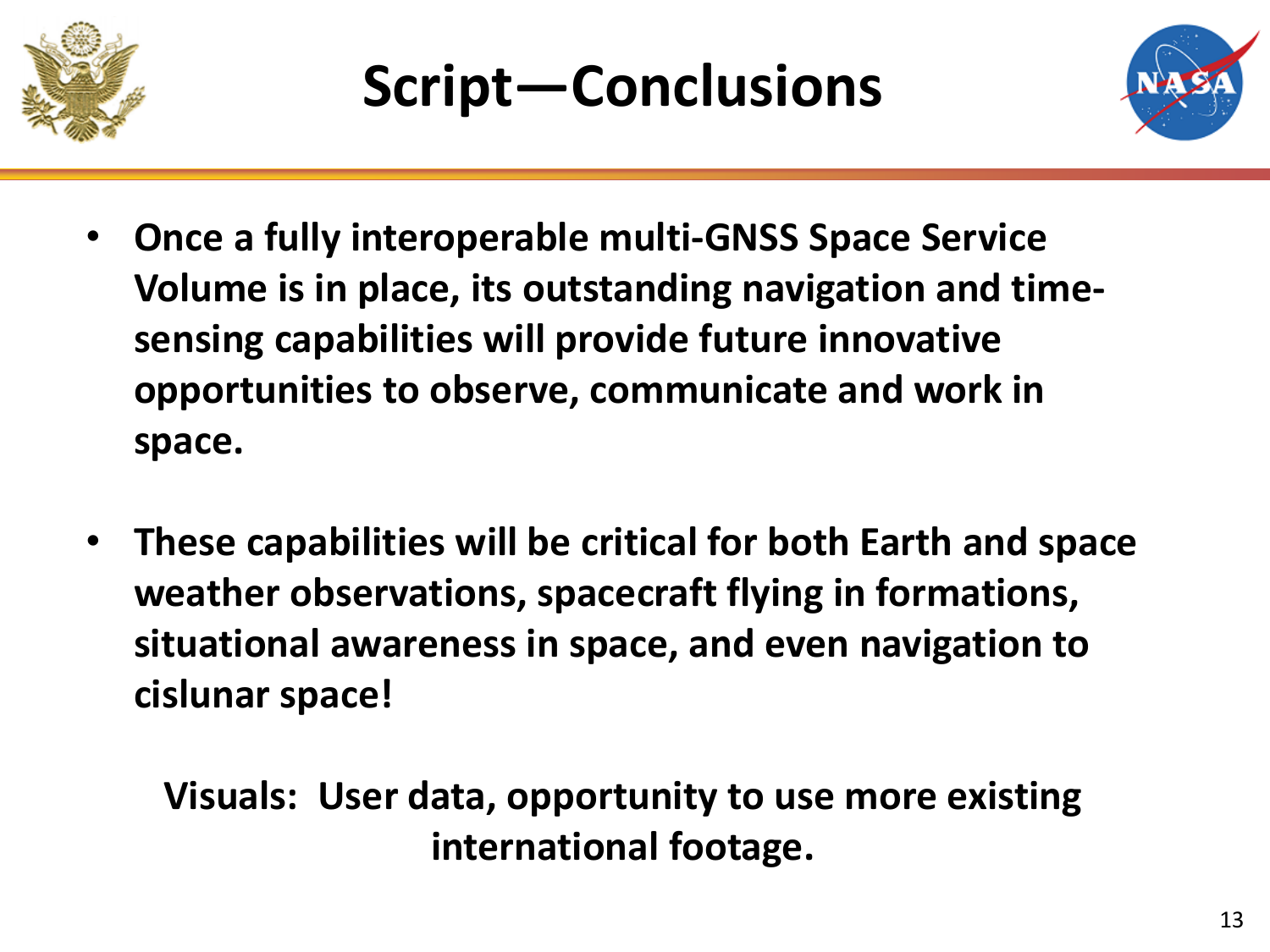

# **Video Development Plan**



- **Final collection of video clips and high quality pictures from international community**
	- **NASA received clips/pictures from Europe, NAVIC video from India, and low resolution formation flying video from Japan**
	- **Video clips and pictures must align with script and planned video content**
	- **All must be HD video**
- **NASA currently working with video producer, animators and production unit to develop polished SSV video final draft**
- **Current script, with ICG-13 WG-B comments, will be employed in video production**
- **Roll-out of draft video at SSV Task Force meeting**
- **Finalize video prior to end of year (goal)**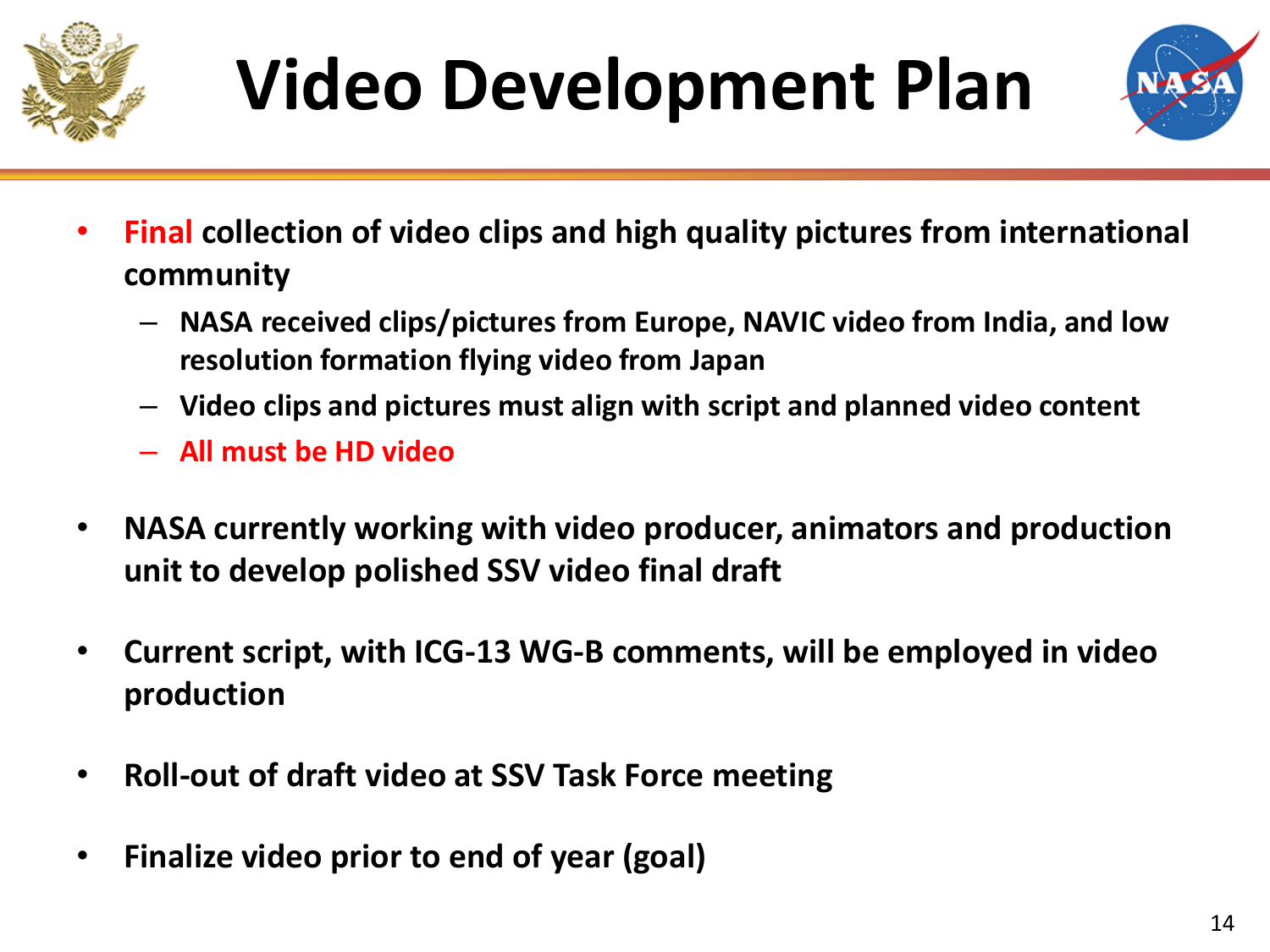





- **Make sure all video clips and pictures align with the script**
- **Items we would like to obtain include:**
	- **High resolution (HD) clips with detailed view of your satellite in orbit**
	- **Videos that match the current script, including current and future prospective missions, like your GEO weather satellite, etc. In other words, satellite users in the SSV**
	- **Other ideas?**
- **We would really appreciate your inputs. These will be part of a polished video that we can all use to describe the SSV to many**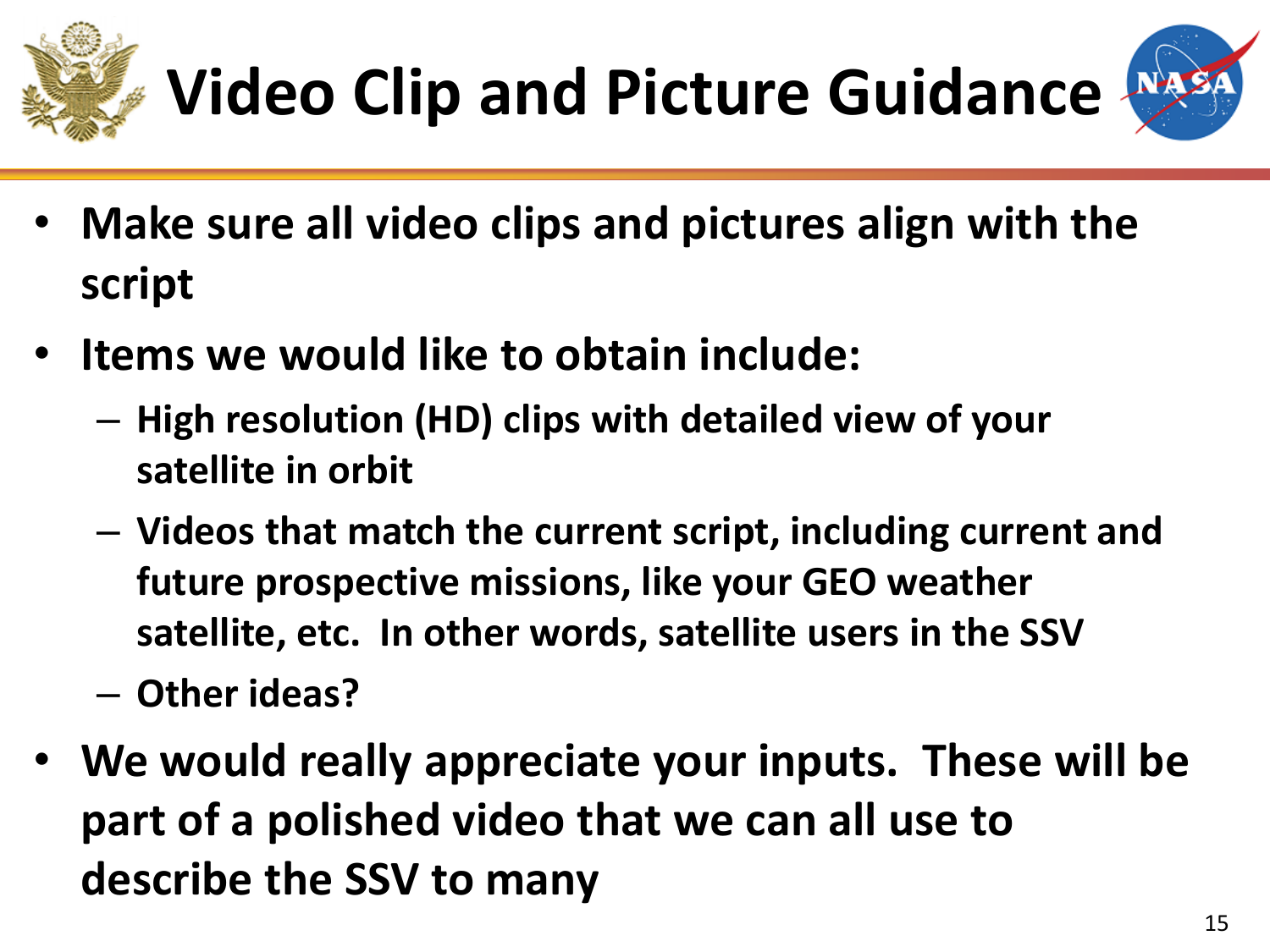



- **Finalize script and action plan: ICG-13**
- **Final video clips due from all parties: November 21, 2018**
- **Production version draft: Early December**
- **Final Production copy for review: Late December**
- **External release: Spring 2019**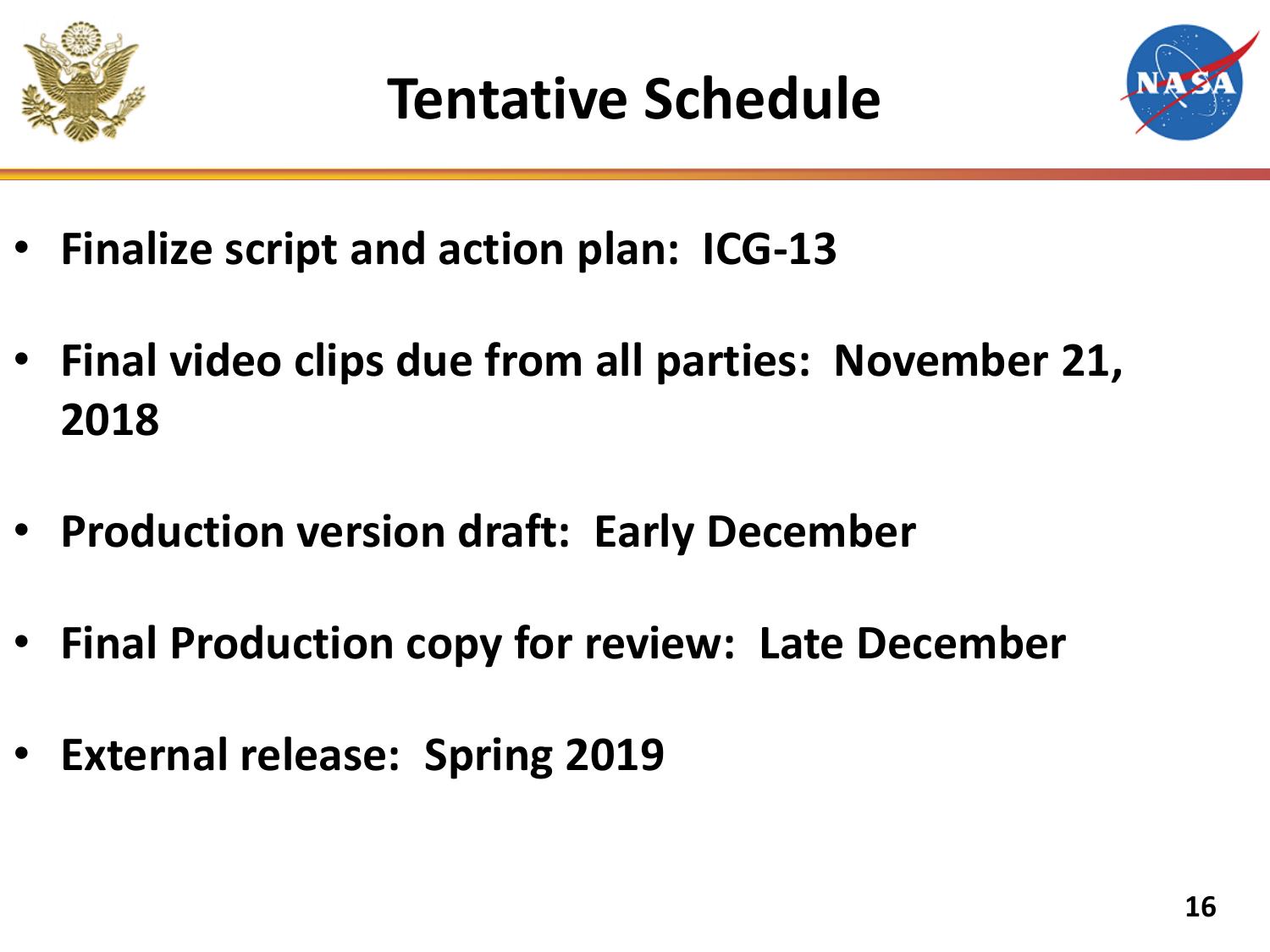## Backups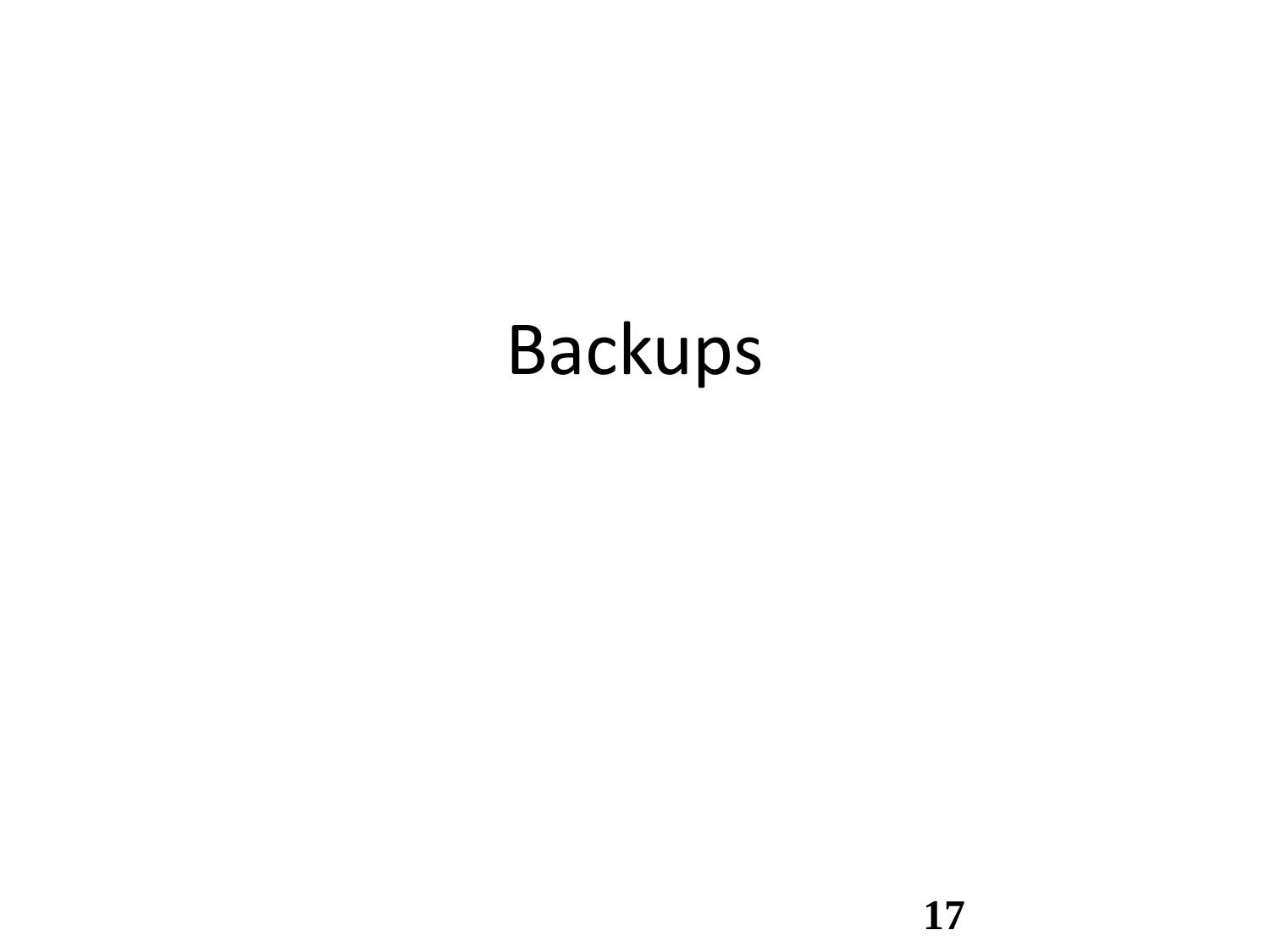

#### **How can we describe SSV challenges in just a few seconds**



- Since the GNSS signals must travel to the other side of Earth to be received by a user spacecraft, GNSS reception in the SSV is very challenging.
- Earth blocks most of the GNSS signals.

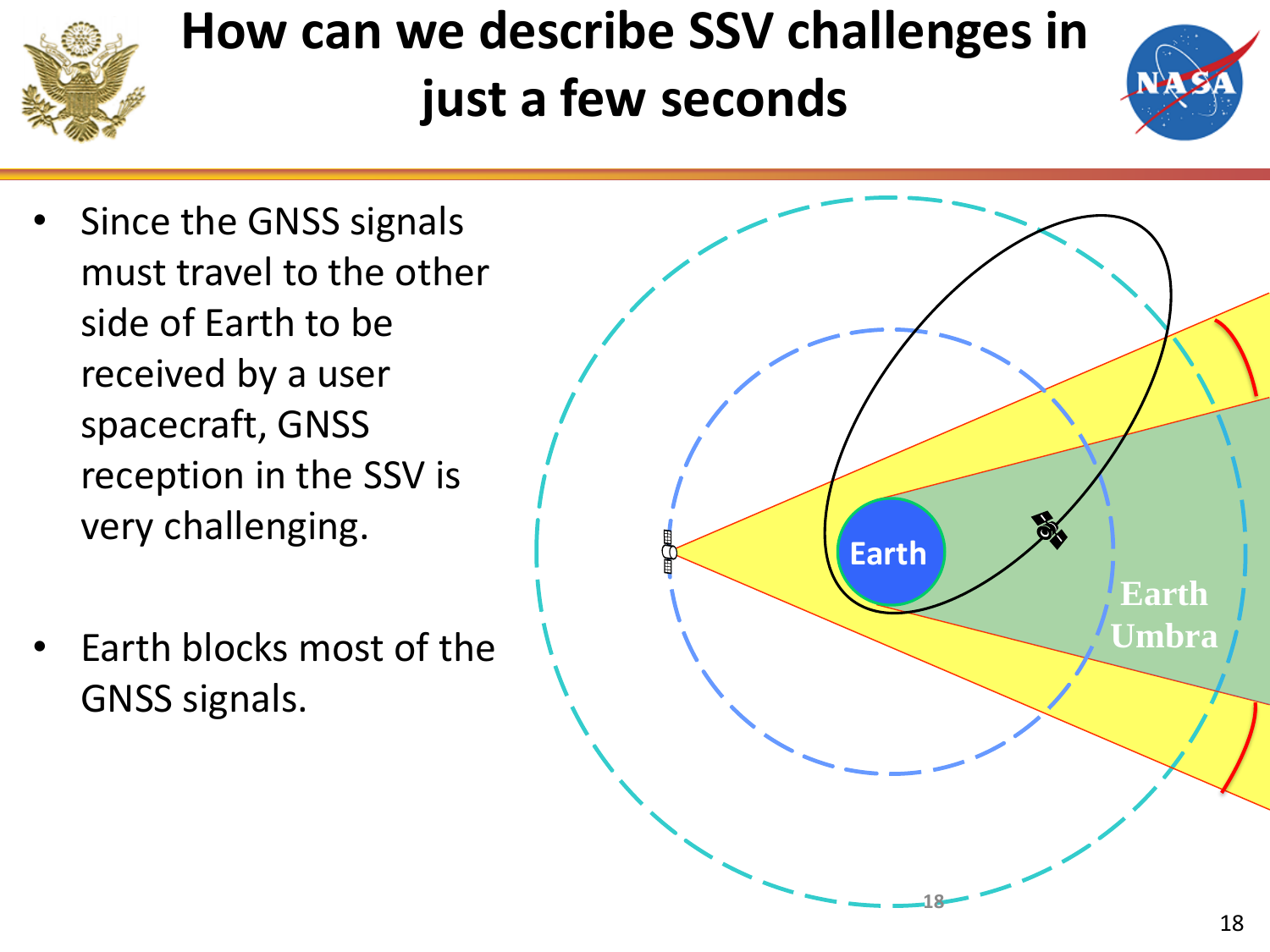

#### **How can we describe SSV challenges in just a few seconds**



The signals are also weaker due to the long distances between the user spacecraft and the GNSS satellite.